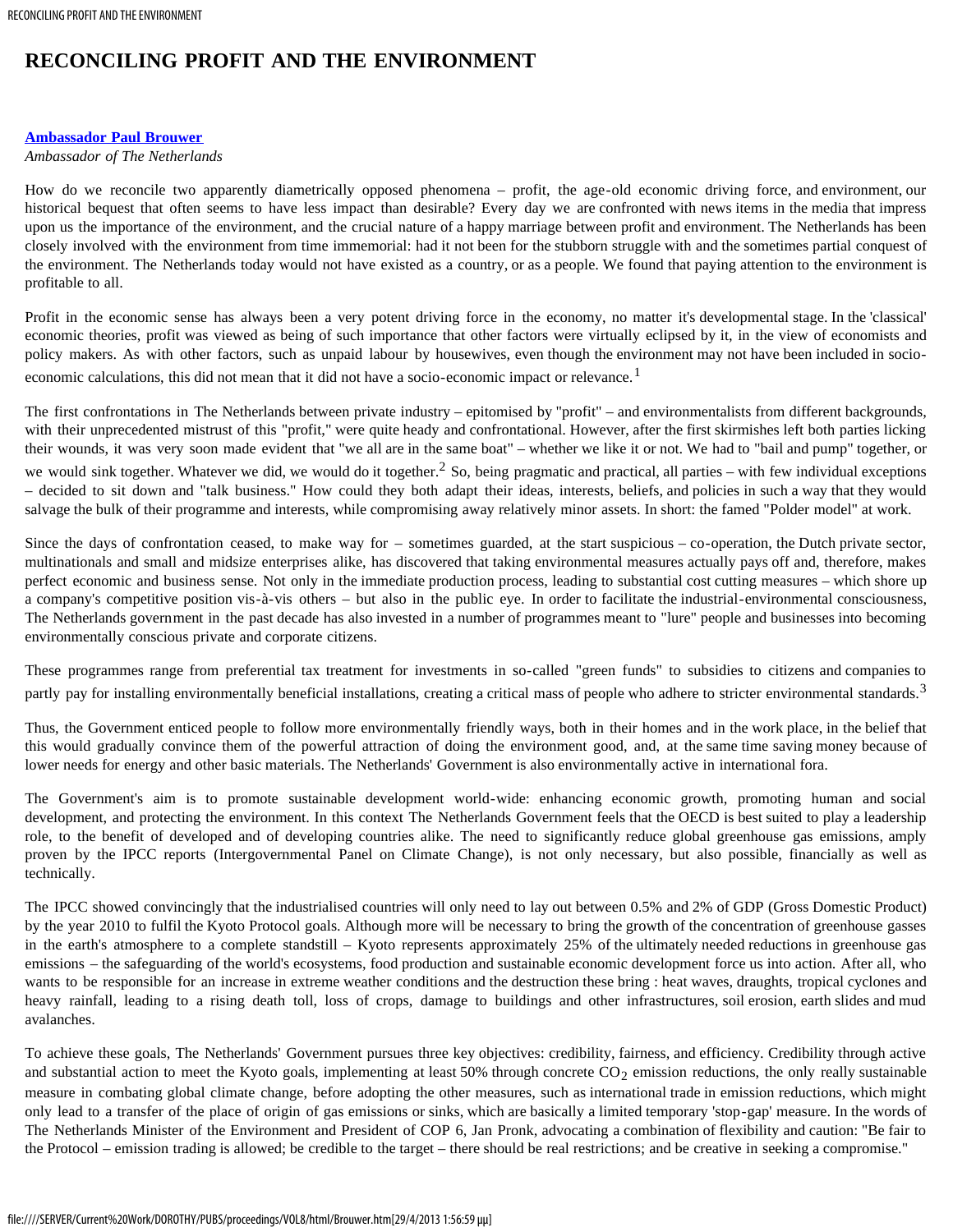Fairness, in the Dutch view, also means that developing countries should be able to continue their growth, which is crucial in their fight against poverty, hunger and despair. Assistance by the developed economies is called for with measures such as technology transfer, capacity-building, and adaptation to sea level rise, floods, hurricanes and extreme unstable weather conditions. Once a certain level of socio-economic development has been reached, these developing countries, however, should also contribute to the global goals of reductions of greenhouse gas emissions.

Economic/cost efficiency is the third aim pursued by my Government, to be implemented in close co-operation with the Private Sectors. Business should take the lead in climate change mitigation policies, while the government conducts climate policies in such a way that world markets remain one level playing field, transparent, free and non-discriminatory. Provided that all countries participate, private business world-wide can rest assured that there will be no undue competitive disadvantage in specific markets.

Building on earlier policies, The Netherlands Government has started implementing domestic policies aimed at a 6% reduction of greenhouse gas emissions ahead of the ratification of the Kyoto Protocol. As mentioned earlier, aiming at meeting half of our Kyoto commitments with measures within our country, covering all sectors: industry as well as agriculture, energy producers, transportation, construction and private households. To improve the market position of renewable energy – exempt from this tax – considerably, the tax on small scale energy consumption has been increased yearly since its introduction in 1996. Large energy consuming companies have entered into an official agreement with the Government: the "Benchmarking Protocol," committing them to become the most energy efficient industries in the world by 2012. The benchmark will be developed by three parties: industry, government, and independent specialists, working according to agreed procedures.<sup>4</sup>

There definitely is a growing recognition that development of low-emission technologies makes excellent business sense. Also, the challenge of developing climate neutral energy carriers has been taken up, including renewables such as solar, wind and water power. Complementing these measures, the Government of The Netherlands will pursue the other half of the  $CO<sub>2</sub>$  reduction target with the help of the Kyoto mechanisms – Joint Implementation, joining them up with business investments in Central and Eastern European Countries.

The Government Policy is in line with the recommendations of the OECD Ministerial Council of 16-17 May. These recommendations keep a healthy and mature balance of integrated economic, environmental and social objectives. Key words are: make markets work, respond to climate change, manage natural resources, harness science and technology, and linkage with the global economy.

With regard to the response to climate change, it is mentioned that OECD governments are determined to work together and to participate constructively in the resumed COP 6 meeting in Bonn. For The Netherlands, and for a large majority of the other OECD countries, this means seeking entry into force of the Kyoto Protocol by 2002.

In The Netherlands, as in Greece, most companies are Small or Midsize Enterprises. This comparative lack of size, however, does not automatically correspond to a lack of ambition or a lack of possibilities and opportunities for environmentally responsible policies and "good governance."

There are hundreds of actual examples of SME's that have found ways to earn money – i.e., spend less money – while helping the environment at the same time, by cutting down on pollution drastically – and saving themselves, others and society, now and in the future, substantial sums of money. To name but a few examples in different business sectors, concentrating on the purely economic "by-product" of these environmentally favourable measures:

- A hotel in Eindhoven, a few years ago, installed compact fluorescence lamps in the hallways, resulting in an energy savings of 61%. In the meeting rooms, a savings of 50% resulted from an automatic "daylight-related lighting." The necessary investments were compensated within three years.
- Nationale Nederlanden, the Dutch banking and insurance conglomerate installed so-called metal-halogenide lamps in the main public areas of its new headquarters in Rotterdam, resulting in a savings of 66%.
- In a Dutch metallurgical company, the introduction of an oil registration system, to monitor the quality of the oil in use, resulted in 30% savings.
- A Dutch metallurgical company producing steel anti-magnetic-radiation back-panels for TVs introduced a new production process, resulting in a reduction of energy consumption of 60%, not to mention huge reductions of NOx-emissions.
- A Dutch bicycle manufacturer recently introduced a newly set-up painting unit, resulting in enormous efficiency gains regarding paints and heat-consumption, in certain parts of the process adding up to 99%.
- A furniture manufacturer in Groningen introduced a machine to regain and purify used solvents. Within a year, the investment was recouped and led to a reduction of more than 80% in used solvents.
- A Dutch company recently installed "water-saving" shower heads, combined with efficient boilers leading to a savings of 10 litres of water per shower taken. The investment was recouped within one season.

## **References**